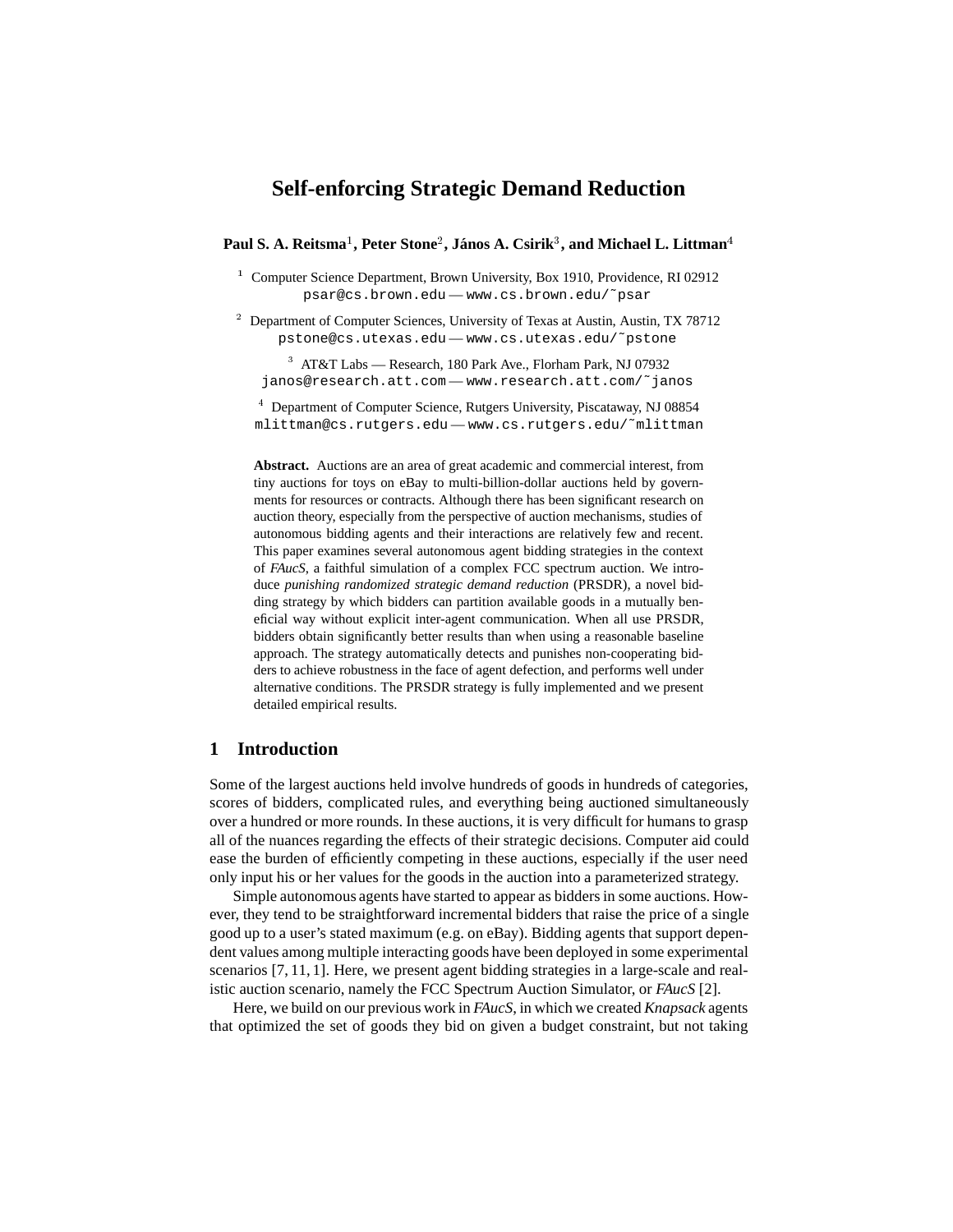into account the needs and strategies of other agents [2]. In this previous work we also created alternative agent strategies that outperformed the Knapsack agents, but that relied on the unrealistic assumption that agents knew each other's valuations of the goods with complete certainty.

In this paper, we present *punishing randomized strategic demand reduction* (PRSDR), a strategy by which cooperative agents can significantly outperform the Knapsack agents despite having highly uncertain knowledge regarding each others' goals and without any explicit inter-agent communication. The strategy is self-enforcing in that agents cannot benefit by defecting back to the Knapsack strategy.

PRSDR serves as an example of a general strategy for bidding in simultaneous multiple-round (SMR) auctions in which:

- **–** there is room to bid below the expected sell prices; and in which
- **–** there are few value interdependencies among goods.

The basic idea of PRSDR is that bidders bid for randomized subsets of their true desired goods while retaining the ability to effectively punish bidders who defect from this mutually beneficial strategy. The punishment takes the form of driving prices up in the markets of interest to a defecting bidder.

The remainder of the paper is organized as follows. An overview of *FAucS* and the general setup appears in Sections 2 and 3. Details of the PRSDR algorithm follow in Sections 4 and 5. Empirical results demonstrating its utility and robustness are presented in Section 6 along with a suggestion on how to improve the efficiency of FCC Spectrum auctions by a change of rules designed to inhibit communication-free cooperation. Section 7 relates our results to the game-theoretical construct of iterated bimatrix games and Section 8 concludes.

# **2 FCC Spectrum Auction Simulator**

Our prototype implementation of PRSDR is tailored to the *FAucS* domain [2], a detailed and realistic simulator of the FCC Spectrum auctions. The goods available in the FCC spectrum auctions are a set of *licenses*, or blocks of spectrum; each in a *market*, or region of the United States. In this paper we focus on FCC Auction 35, in which licenses were 10 or 15 megahertz in size, and each of the 195 markets had between 1 and 4 licenses available. A total of 422 licenses and more than 80 bidders were involved.

To a first approximation, the rules of the auction are straightforward (official rules are presented in FCC document DA  $00-2038<sup>1</sup>$ ). All of the FCC spectrum auctions, including Auction 35, use an SMR system in which all goods are available at the same time, and bidding occurs in discrete rounds<sup>2</sup>. After each round, each bidder's bids are announced publicly. The *provisionally winning bids* and corresponding *provisional winners* are also announced: these are the highest bid received up to that point on each

<sup>1</sup> Available at http://wireless.fcc.gov/auctions/35/releases.html

 $2$  There are plans to move to a combinatorial auction setting in the future, but so far they have not been realized due in part to the complexity of the winner determination problem in combinatorial auctions [9].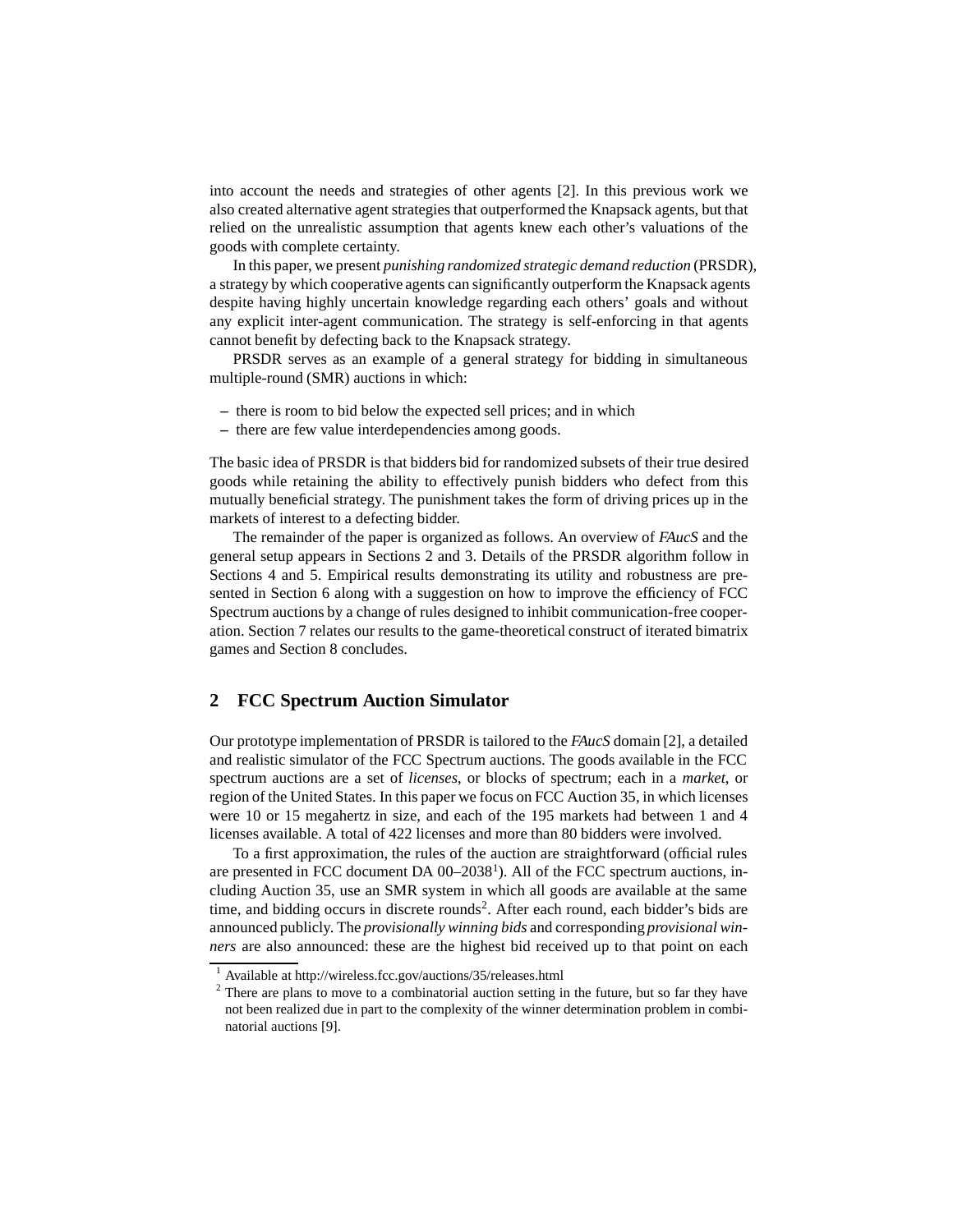license and the party that placed the bid (in case of a tie, the first bid submitted to the FCC's system wins). The auction ends immediately after the first round with no new activity. Each license is then sold to its provisional winner for a price equal to the provisionally winning bid.

As is customary in auctions, the FCC had anti-collusion rules forbidding bidders from explicitly exchanging information before and/or during the auction.

While this underlying mechanism is simple, there have been many subtle modifications and complex rules added over time. The two that are most important for the purposes of this paper are the rules governing allowable bids and eligibility constraints.

- **Allowable bids.** Bids on a license that has received no bids in previous rounds must be of a predetermined minimum bid price. After a license has received bids, further bids can only increase the value of the current provisionally winning bid by 1 to 9 *bid increments*. A bid increment is a value between 10% and 20%, calculated by the FCC and increasing with bidding activity.
- **Eligibility Constraints.** Each license is worth a certain number of *bidding units (BUs)*, correlated with the population of the market. Each round, a bidder has a specific *eligibility*, and may not bid on more BUs than that. A bidder must maintain bidding activity in order to maintain eligibility to bid in later rounds.<sup>3</sup>

*FAucS* models these rules and all others relevant to Auction 35 in their entirety.<sup>4</sup> It uses a client-server architecture with the server and the bidding agents (clients) all written in Perl and using TCP sockets to communicate with each other.

Typical auctions last between 100 and 150 rounds; Auction 35 lasted 101 rounds.

# **3 Simulation Overview**

While the original FCC auction 35 had more than 80 bidders, only a few—about five were of significant individual importance in terms of the licenses won. We designate a set of five agents as *strategic bidders* to emulate the presence of five national companies participating in Auction  $35<sup>5</sup>$  By virtue of their size, particularly estimated budget size, it is immediately apparent to all agents which bidders are strategic bidders.

<sup>5</sup> AT&T Wireless, Cingular Wireless, Sprint PCS, Verizon Wireless, and Voicestream. These national companies were interested in winning most of the licenses and had the most money at stake. Thus, they had the most to gain by clever, strategic bidding.

<sup>&</sup>lt;sup>3</sup> Despite the high degree of substitutability between goods in the goal representation bidders use, this activity rule is still very important. It forces bidders to show their hand earlier, rather than sniping at the end of the auction, as is a common tactic in other auctions  $[1, 8]$ . This requirement that bidders place bids significantly before prices reach their final levels also requires bidders to either risk winning a license they would rather not win by bidding without revealing their true desires until the last moment, or to bid according to their desires, thereby divulging enough information to allow all facets of PRSDR to function.

<sup>&</sup>lt;sup>4</sup> The exception is that, as a simulation, *FAucS* breaks ties randomly. Analysis of the actual FCC auction data reveals that bidders tended to place their serious bids as early as possible, thus reducing tie-breaking essentially to random (depending on the particular connection bidders had to the FCC, the speed at which they clicked their mice, etc). For example, in the last 80% of Auction 35, fully 45% of the bids were placed in the first minute of the 40-minute bidding round. Thus, this is a reasonable simplification.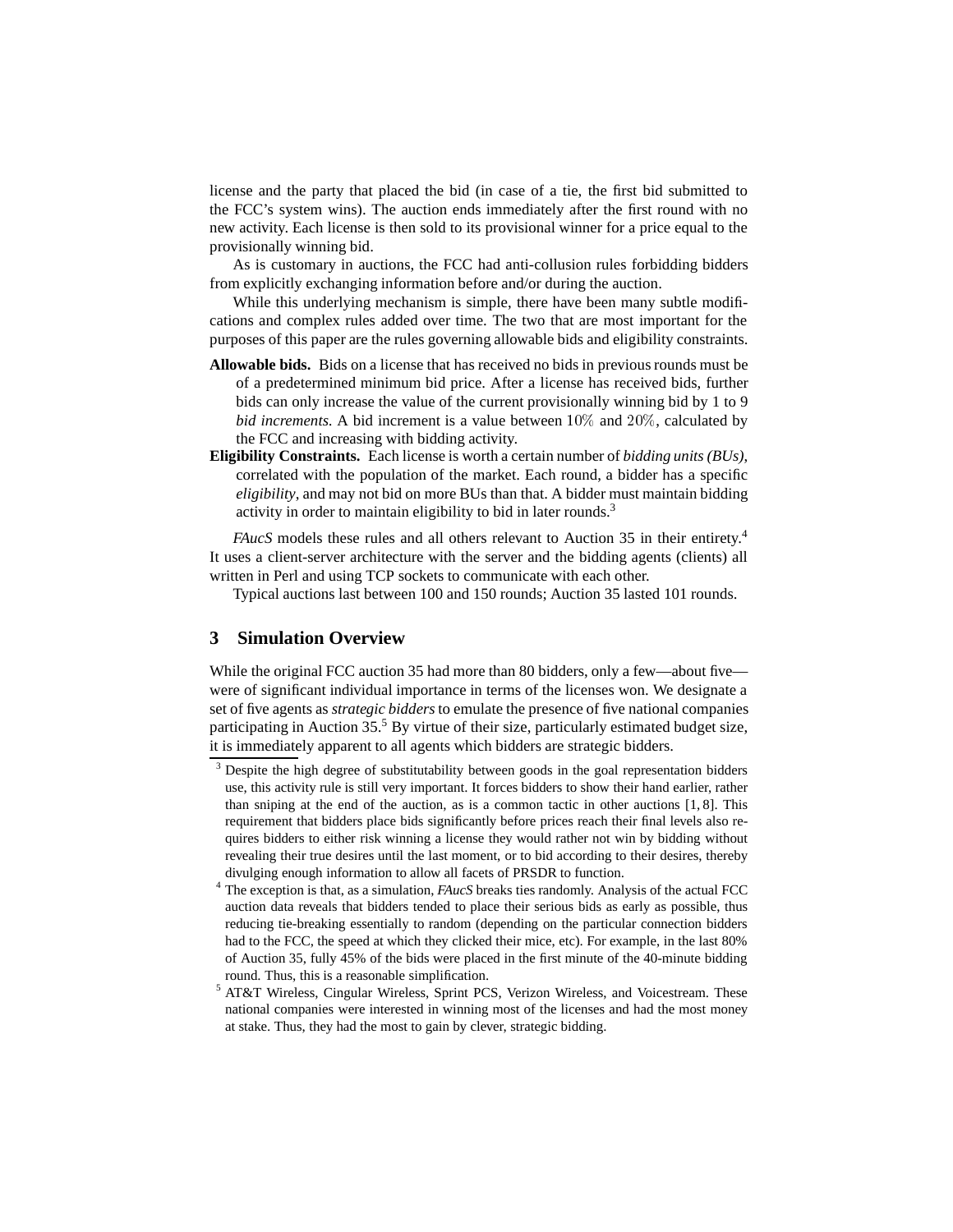The other 75 bidders in the original auction were budget-constrained regional companies with interests only in specific markets. The primary effect of these smaller bidders was to create competition in every market and drive up prices: they didn't win very much in the end. Accordingly, we have modeled the aggregate role of these bidders using five *secondary bidders* which are straightforward bidders with no budget constraints. These bidders each desire a license from each market but are willing to pay only about 75% as much as the strategic bidders for any one license. These secondary bidders ensure competition in every market until license prices are beyond the levels they are willing to pay, effectively setting the price floor for licenses at about 75% of strategic bidder valuations. This bidding approach served to raise prices to realistic levels without requiring us to model all 75 regional bidders explicitly.

### **3.1 Agent Utility**

For the purposes of this paper, the utility function for all agents is *profit*, defined as the value to the agent of the set of licenses it won minus its expenditures. We assume no inter-market dependencies in market valuations. This hypothesis is a reasonable starting point for our explorations and can be partially justified by the existence of an (inefficient) aftermarket for licenses. There is also some evidence that human bidders in these auctions ignore intermarket dependencies.

Each agent has significantly different goals drawn from a realistic model based on analysis of real auction data, information from real bidders, and a Merrill Lynch analysis of the estimated theoretical values of particular markets [2]. These goals consist of *priorities* and *valuations* for each market.

Each agent's priority  $p \in \{0, 1, 2\}$  for a given market is the number of licenses the agent would like to acquire from that market. A market's value to this agent increases with the size of the licenses in megahertz and the population of the market (*mhzpop*). This *Market Value* (*MV*) is the value to the agent (the maximum amount the agent is willing to pay) for a license in a market where it wants to acquire one more license (whether or not it has any already). If an agent wants two more licenses in a market, it is willing to pay an *Enhanced Market Value* or *EMV* of approximately 5% more for the first of those licenses, to try to ensure it gets at least one. Otherwise, if an agent wants no licenses in a market, any licenses in that market have no value to the agent. Profit earned is the difference between the value of a license to the agent and the price paid for that license, and the only effect of priority is to control these values.

For example, if the New York market had a population of 30,000,000, 10-mhz licenses, and agent 3 valued the market at \$5 million per mhzpop and had a priority of 2 in the market, it would be willing to pay \$1.575 billion for the first license, \$1.5 billion for the second, and \$0 for the third. Purchasing one license for \$1.2 billion would generate a profit of \$375 million.

These priorities introduce a simple type of inter-good dependency that model the real bidders' apparent interests, as expressed by one of the bidding teams from the original (real) auction. It is interesting to note that, while this value characterization may not be optimal since it may simplify away information about inter-good dependencies, it is nevertheless approximately what the real human bidders used. Our conversations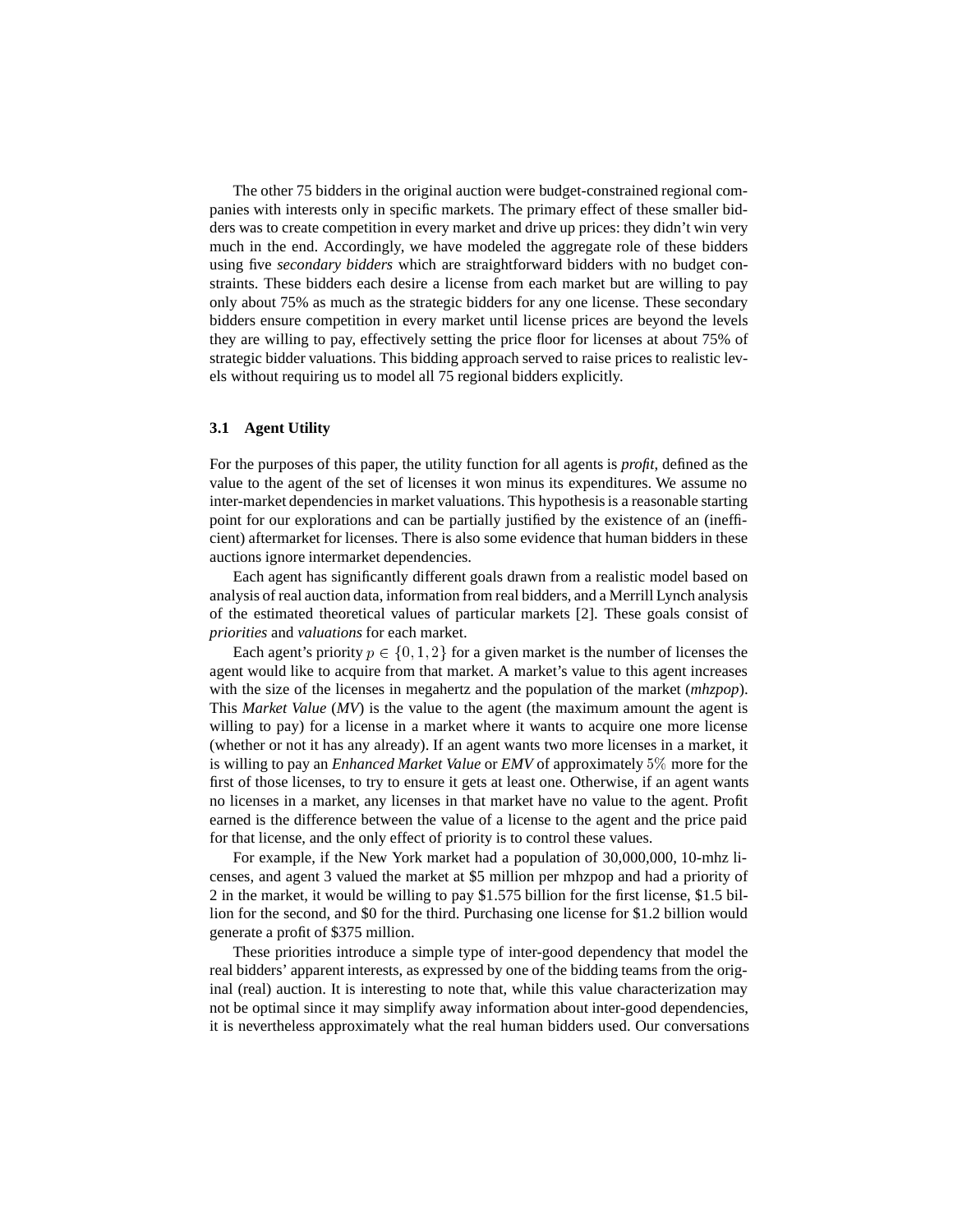with them suggested that the most probable explanation for using this simplified representation is that the auction is so tremendously complex that even highly skilled human bidders were unable to reason efficiently using the full complexity of all dependencies in the situation, and had to simplify the representation they used in order to make the problem tractable. One of our hopes in carrying out auction agent research is to relieve the human bidders of some of this complexity burden, allowing them to use richer goal representations. Potentially, this would improve the efficiency of the allocation of goods, leading to a consequent increase in value for the bidders, the auctioneer, and society at large through the more-efficient utilisation of goods.

### **3.2 Uncertain Knowledge**

In our preliminary experiments [2], agents had full knowledge of each others' utility functions; however, in reality, agents have only rough estimates of each others' utilities, arising from market research on that company's competitors. In this paper, we only consider strategies that are robust to uncertain knowledge.

We obtained an agent's estimate of the budget and MVs of other agents by taking the actual budget and MVs of those agents and randomly perturbing the values by up to 20% in either direction, separately for each value. Every priority for every other agent had approximately a 25% chance of being guessed incorrectly. Note that under this pessimistic uncertainty scheme, any set of priorities can be guessed for any agent. Particularly problematic is the interaction between this extreme randomness, the large variation in market size, and strategic bidders with relatively modest goals; simply guessing the priority of the largest market (New York) incorrectly for the strategic bidder with the smallest budget would add 50%–100% to the estimate of that bidder's overall desired value of licenses. This large uncertainty poses a significant problem for any agent strategy that makes use of knowledge about the other agents, requiring successful strategies to be robust to misinformation.

# **4 General Agent Strategy**

Table 1 summarizes the agent bidding algorithm. The quantities in Steps 2 and 3 are:

- **Remaining eligibility:** bidder's current eligibility minus the bidding units tied up in licenses of which it is provisional winner;
- **Remaining budget:** bidder's total budget<sup>6</sup> minus the money tied up in licenses of which it is provisional winner;
- **Current values for markets:** use the MV or EMV, depending on the agent's priority for the market and the number of licenses in the market for which the bidder is already provisional winner;
- **Current costs for each market:** prices of the least expensive licenses in each market.

<sup>&</sup>lt;sup>6</sup> We use strict budget limits to more accurately model the real auction; our conversations with a human bidding team revealed they were allocated a fixed block of money by their parent company, and were unable to spend more without extensive negotiation.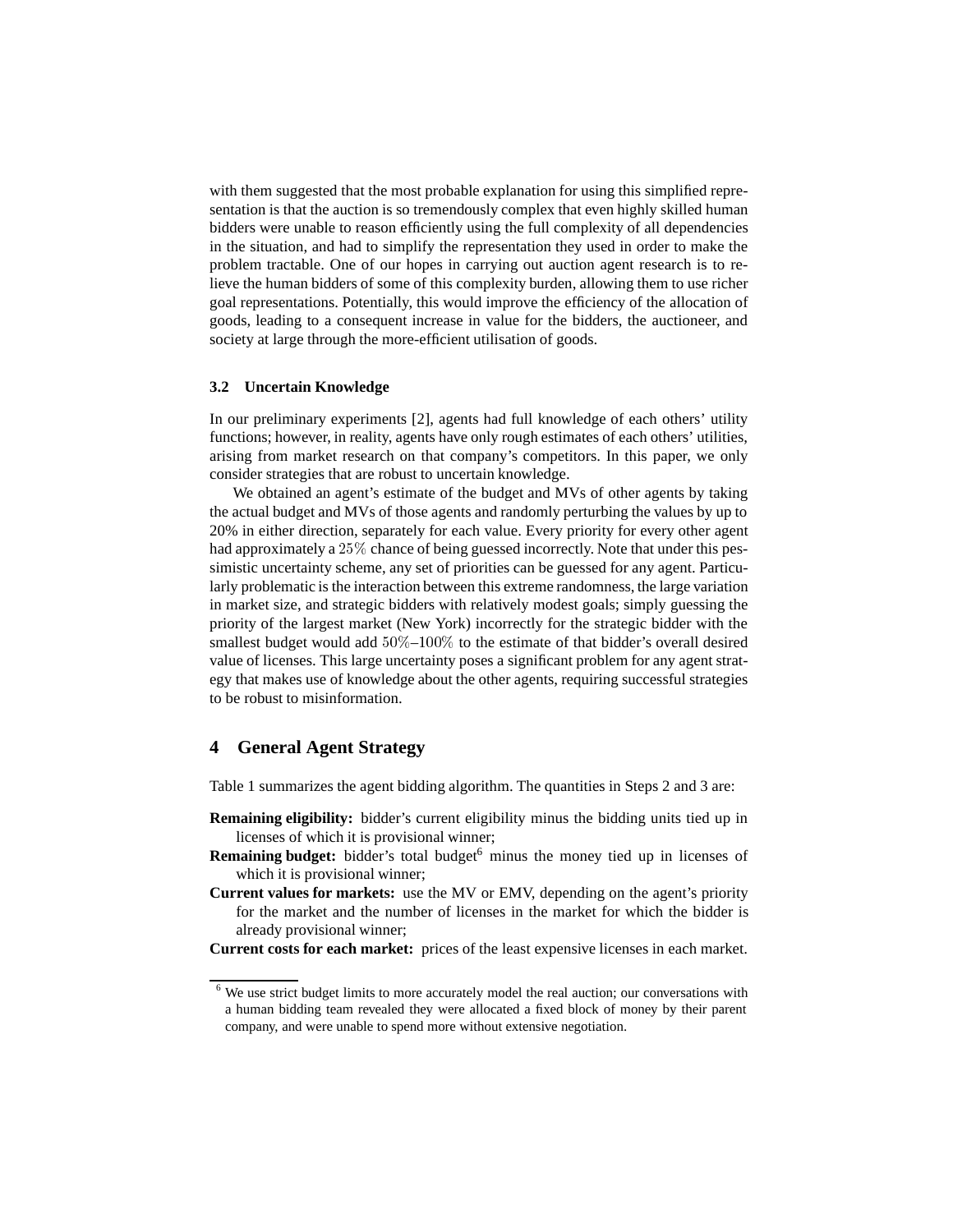**Table 1**: High-level overview of the general agent bidding algorithm. Agents differ in operationalizations of Step 4

| REPEAT (once per round)                        |  |
|------------------------------------------------|--|
| 1. Get market prices from server               |  |
| 2. Compute remaining budget and eligibility    |  |
| 3. Compute current values and costs of markets |  |
| 4. Choose desired licenses within constraints  |  |
| 5. Submit bids to server at cheapest increment |  |
| UNTIL game over                                |  |

Once the set of desired licenses is determined, the agent bids at the 1-increment price for those and only those licenses (Step 5 in Table 1). All agents in this paper use this basic strategy; they only differ in how they choose desired licenses (Step 4). Note that in some implementations Step 5 is conducted in several stages throughout the execution of Step 4, but is otherwise unchanged.

### **4.1 Knapsack and Improvements**

The baseline agent we used was the Knapsack agent. This agent was built on the realization that determining which licenses to bid on for maximum profit given a limited budget is very similar to the classic knapsack problem. The addition of BUs and eligibility costs for each license makes this problem more complex, however treating it as a knapsack problem usually yields optimal solutions [2].

While the Knapsack agent is extremely effective, it has one major weakness: it does not explicitly take into account the presence of other bidders. Our search for improved strategies is driven by two questions:

- 1. Can we develop a strategy that will beat a field of Knapsack agents?
- 2. Can we find a strategy that will outperform Knapsack when used by all agents?

The first question assumes that the other agents have not discovered a strategy superior to Knapsack, and so will all be Knapsack agents. Accordingly, it is necessary to adopt a strategy that, when faced with competing Knapsack agents, will generate more profit than when using Knapsack. Certain types of strategies (such as Budget Stretching [2]) which exploit the myopic nature of Knapsack initially appeared promising, allowing significant profit gains in the perfect-knowledge case. However, when we relaxed the unrealistic assumption of perfect knowledge, the gains all but disappeared the strategies seemed too fragile to be effective in the more realistic setting.

In this paper, we focus on the second question, describing a strategy (PRSDR) which—when used by all agents—will significantly outperform Knapsack and additionally has the stability property that in an auction of all PRSDR agents, each agent is better off sticking with PRSDR than reverting back to Knapsack.

# **5 Randomized SDR**

One simple strategy that can lead to an improvement in the utilities of all involved is Strategic Demand Reduction (SDR) [10]. In SDR, bidders avoid competing with each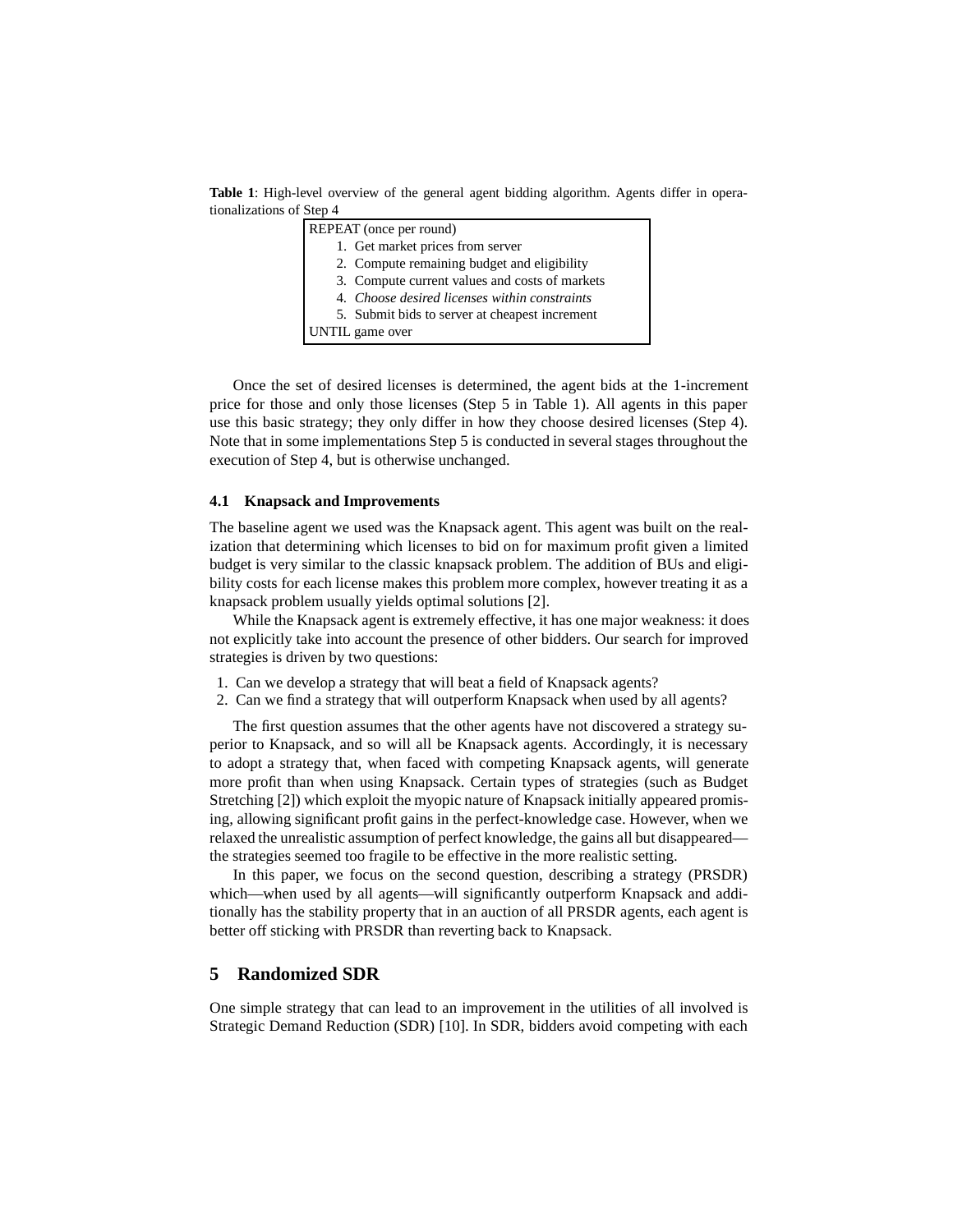other for licenses, keeping the prices on those licenses low for all involved. Essentially, bidders using SDR allocate the goods available among themselves and then do not compete on goods they have not been allocated.

For example, consider two identical bidders with \$15 each bidding on two identical items worth \$10 each. Myopic greedy bidding, like Knapsack, would see each bidder obtain one item for \$8, since they can afford to pay \$7 for each item but \$8 for only one. Realizing this, the bidders can reduce their demands to one item each, ensuring both bidders will obtain an item for only \$1, earning \$9 of profit instead of \$2.

Since explicit communication is not permitted, the strategy needs implicit methods to allocate licenses [6]. Hence, it is necessary to use a variant of SDR that can allocate licenses dynamically and with only implicit communication.

The essential idea in *Randomized* SDR (RSDR) is to bid for any desired unclaimed license; recall that ties are broken randomly. The first strategic bidder to become the provisional winner of a license is said to *own* that license. This approach (shown in Table 2) provides step 4 of Table 1's general agent bidding algorithm.

**Table 2**: Description of the naive RSDR implementation of Step 4 in Table 1

- 4. Use Knapsack to bid for an optimal set of desired li
	- censes that are not owned by another strategic bidder

(i.e., don't steal licenses from strategic bidders).

An agent always takes any licenses it owns back from secondary bidders. The simulator reports a provisional winner for each license that has received a bid, ensuring that each license any agent desires will become owned by a strategic bidder, and hence can be acquired by that bidder without competition from other RSDR agents.

No profit above the valuations of the secondary bidders (the effective price floor) is wasted in figuring out this allocation; with this approach, the strategic bidders will determine their allocation while the secondary bidders are still active.

### **5.1 RSDR Algorithm**

The expected net value to an agent when all agents use naive RSDR is directly related to the total value the agent desires and inversely related to the amount of competition in those desired markets, as is reasonable. However, due to the underlying randomness, it is possible for an agent to be unlucky and receive only a small amount of value.

For each agent, one can compute a *satisfaction* value, which is simply the total value to that agent of the licenses it owns divided by the total value to that agent of all of its goals. If the satisfaction of an agent is sufficiently below that of the other agents, it has been an *unlucky bidder*. If the satisfaction of an agent is low enough, the agent might actually receive less profit from RSDR than from Knapsack.

An unlucky agent can notice that it is such well before the end of the auction, since license allocations are largely determined early. Additionally, an agent can always start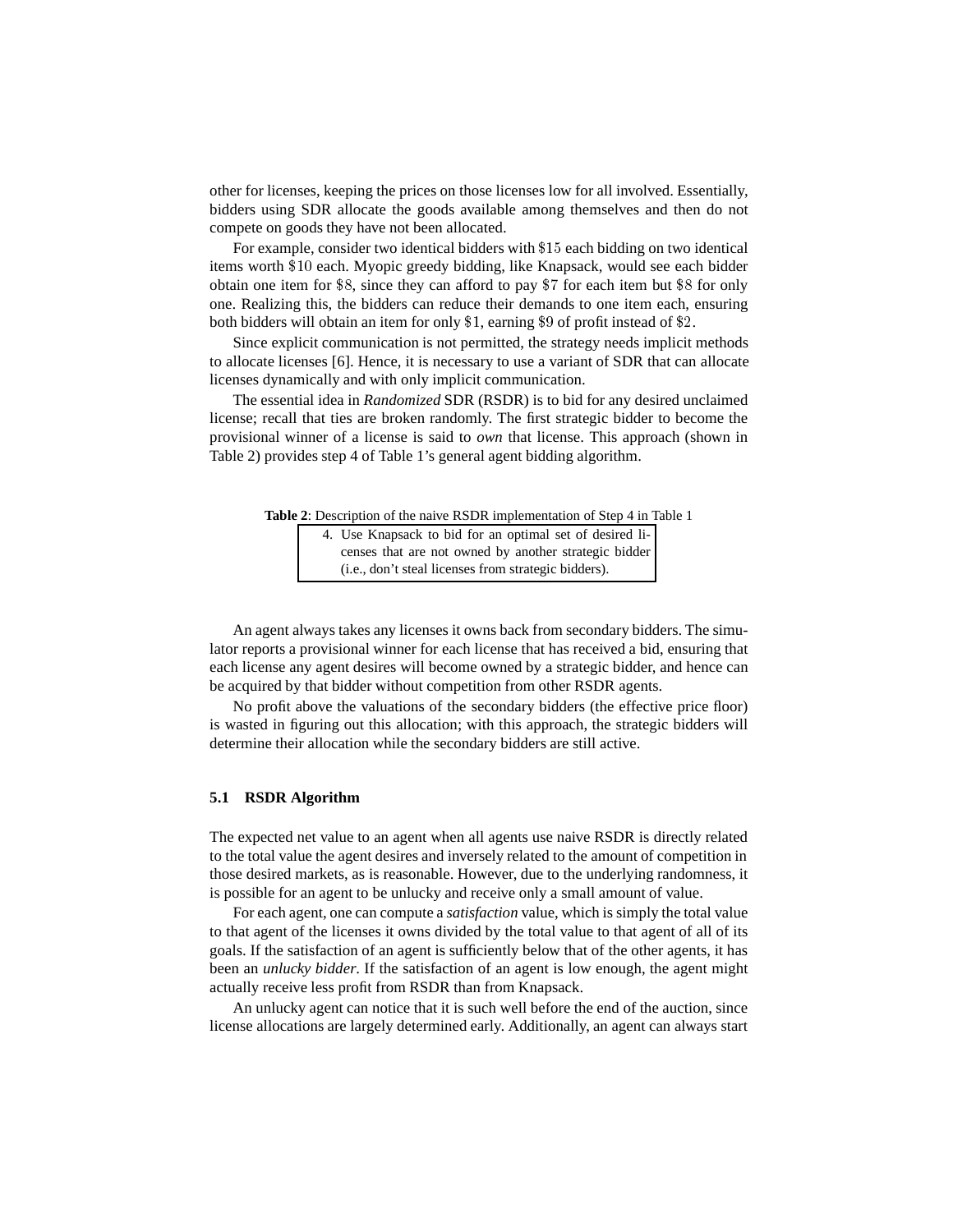out using RSDR and then later switch to using Knapsack.<sup>7</sup> Thus, the unlucky agent would likely switch to Knapsack and earn more while lowering the profits of the other agents, which may be desirable if they are competitors. Accordingly, an unlucky bidder will defect from the RSDR scheme and go back to using Knapsack.

This risk of defection lowers the utility of RSDR, and so should be minimized. One simple method of avoiding such unlucky bidders is by introducing a process of *fairing*. The algorithm allows an unlucky bidder to randomly take licenses that it wants, regardless of ownership, until its satisfaction is no longer too low (Table 3). If this strategy drives another agent's satisfaction too low, the newly unlucky agent would then take licenses from others, until every agent has a reasonable amount. Since not all agents can be above average satisfaction, the threshold that determines an unlucky bidder must be less than the average; in practice, a value around 90% works well, although any threshold low enough to prevent profit loss due to spurious fairing would also suffice.

**Table 3**: Description of the RSDR implementation of Step 4 in Table 1

- 4.1. Use Knapsack to bid for an optimal set of desired licenses that are not owned by a strategic bidder.
- 4.2. Submit bids on randomly selected licenses until no longer an unlucky bidder. (i.e., only steal as much as is fair)

Table 3 shows Step 4 of the RSDR algorithm. In Step 4.2, ownership of a license can be taken just by bidding on that license and becoming provisional winner. This process greatly smoothes out the randomness of the scheme, but is not without risks of its own.

### **5.2 Cheater Detection**

The fairing process allows agents to take licenses that other agents had considered their own. This behavior provides great temptation to cheat by deciding not to use RSDR and defecting to Knapsack instead: if the other agents are using RSDR, they will allow you to take any licenses you want, and won't compete for them.

To dissuade agents from cheating, there must be a punishment for it such that cheaters expect to make a *smaller* profit than when they don't cheat. Adding such punishments to RSDR makes a self-enforcing algorithm, called *Punishing*RSDR (PRSDR).

Before cheaters can be punished, they must be detected by observing which agents take licenses from other bidders when they shouldn't. In the *FAucS* domain, three observations are key to our detection algorithm:

- 1. A PRSDR agent only takes licenses owned by another agent through either fairing or by punishing a cheater.
- 2. Fairing only occurs when an agent is unlucky (below-average satisfaction rating).

 $7$  This is since all RSDR or PRSDR agents bid each round on at least enough licenses to attain the average satisfaction level, meaning such agents will always have enough eligibility to be able to switch to Knapsack without disadvantage.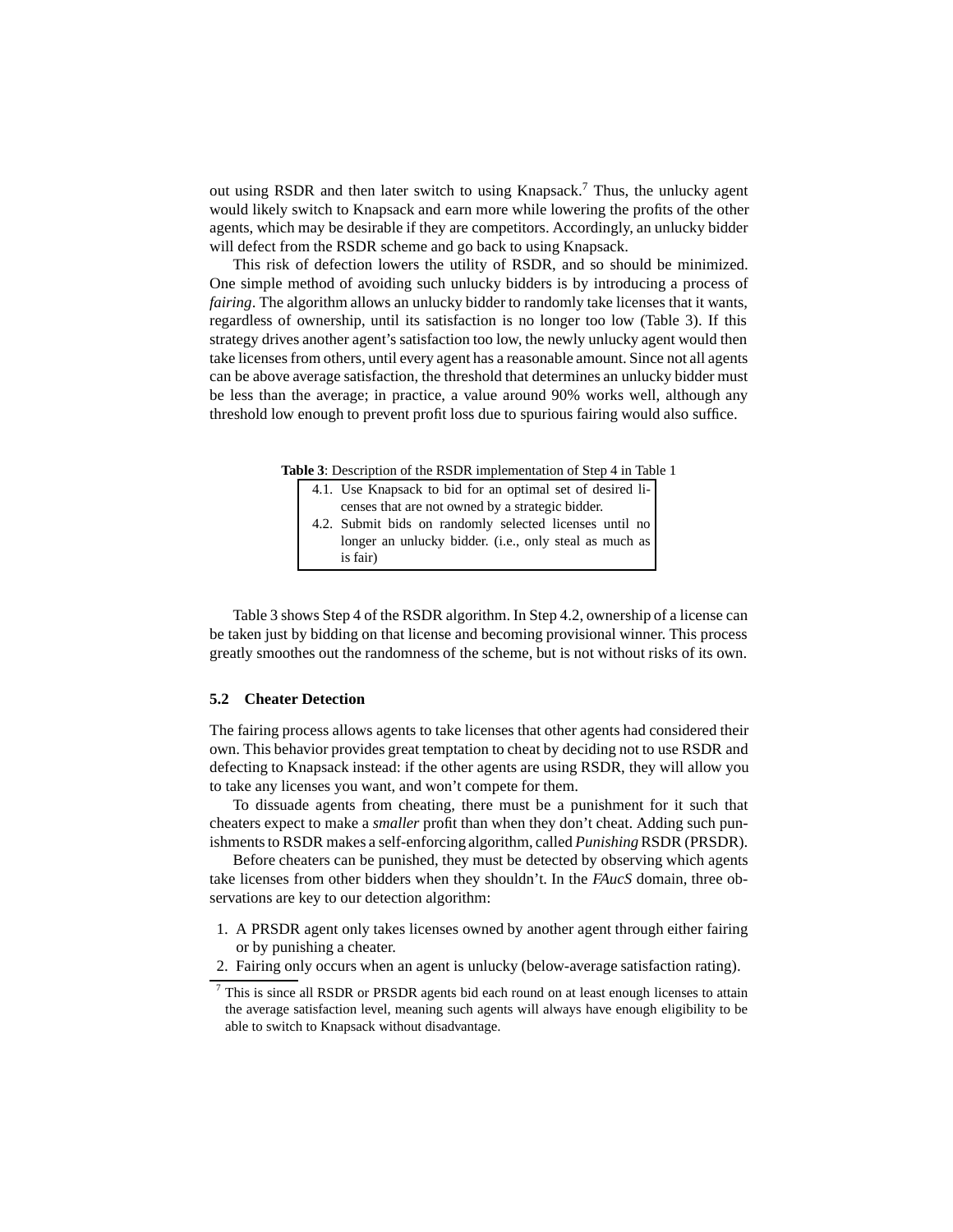#### 3. A PRSDR agent punishes at most one of the five strategic bidders.

These points tightly circumscribe the situations in which a PRSDR agent will take licenses from another agent; it must either have low satisfaction (fairing) or only take from one agent (punishing). Accordingly, our agents identified cheaters as follows:

- **–** If an agent has a high satisfaction in a round (at least 10% higher than average for that round) and yet it bids on licenses owned by two or more other agents, then it is showing evidence of cheating.
- **–** If an agent shows evidence of cheating in five or more total rounds in the auction, then it is considered a cheater for the remainder of the auction.

The second requirement is a result of the agent's uncertain knowledge about each other's goals, and thus satisfaction levels. Since an agent that appears to have a high satisfaction may in fact not, evidence of cheating in a round is not proof that the agent is in fact a cheater. To reduce false positives, the satisfaction threshold for an agent to be considered a cheater must be greater than the average satisfaction for the round, and this evidence of cheating must be present for more than one round.

In practice, using a threshold of 10% over average satisfaction and requiring evidence of cheating in 5 total rounds led to good results. These settings correctly identified every cheater in all of 60 test runs, while incorrectly identifying a complying PRSDR agent as a cheater in none. Further experimentation indicated that good cheater detection is not particularly sensitive to these two parameters: values within a modest window of those above gave perfect or near-perfect ability to identify all cheaters. Thus, there is no requirement that all agents agree upon a precise set of parameters.

Due to this high accuracy and the minimal effect of the rare errors potentially caused by randomness, we assumed correct detection in our tests. While cheating was allor-nothing in this implementation, one could envision a more careful cheater who attempted to stay hidden by cheating in moderation. However, any cheating that pushes the cheater's satisfaction over the threshold – usually 10% over the average – will be detected, leaving little room for hidden cheating even with this simple all-or-nothing algorithm. Moreover, the uncertain nature of the other agents' information about an agent means that any amount of cheating raises the risk of being flagged as a cheater, with more cheating causing more risk. In particular, even cheating by adhering to the PRSDR algorithm but with a higher fairing constant–say, insisting on having 100% of average satisfaction instead of the default 90%–raises the chance of being flagged as a cheater and severely punished. We leave the investigation of more sophisticated cheating and cheating detection strategies for future work.

#### **5.3 PRSDR Algorithm**

Once the cheater(s) have been identified, many methods of punishment are possible. Our work aimed for aggressive simplicity: if a cheater takes one of your licenses, make it your first priority to take it back and then keep that license away from the cheater (Table 4).

Cheaters are not considered to own licenses, and so any license that the other strategic bidders have any interest in will become owned by one of them. Thereafter, any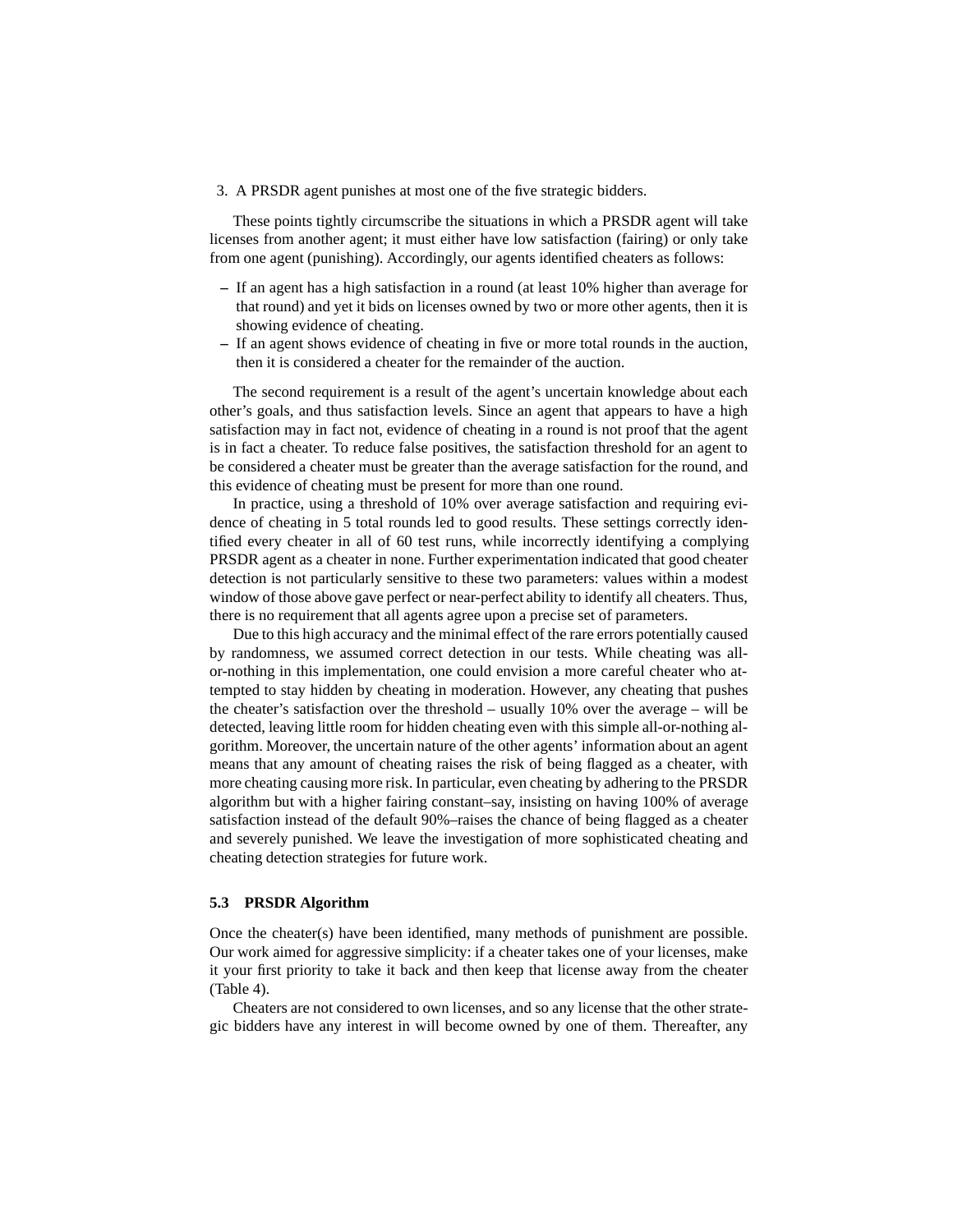**Table 4**: Description of the full PRSDR implementation of Step 4 in Table 1

| 4.1. Bid for any licenses stolen by a cheater. (i.e., don't let |
|-----------------------------------------------------------------|
| anyone steal more than is fair)                                 |

- 4.2. Use Knapsack to bid for an optimal set of desired licenses that are not owned by a strategic bidder.
- 4.3. Submit bids on randomly selected licenses until no longer an unlucky bidder.

license the cheater tries to take will provoke an immediate reaction from the agent perceived to be the legitimate owner of that license, who will not let the cheater have the license until it becomes too expensive to take back, at which point the cheater will receive only a small amount of profit from the license. This removes any advantages due to PRSDR from the cheater while still allowing other agents to profitably cooperate among themselves in other markets.

### **5.4 Algorithm Detail**

Table 5 recaps PRSDR in full algorithmic detail. The table presents only Step 4 of Table 1; otherwise, an agent using PRSDR acts identically to a Basic Agent. The set of strategic bidders participating in this improved strategy is denoted as  $\mathcal{B} = \{b_i\}|_{i=1..5}$ . Without loss of generality, we use the convention that an agent always refers to itself as agent  $b_1$ , and all other strategic bidders are agents  $b_2$  through  $b_N$ , where  $N = |\mathcal{B}|$ . Following this convention,  $X_i$  refers to the item X corresponding to agent i.

In Table 5, license selection covers the first half of Part 1 (lines 1–10) and all of Part 2. Part 1 handles internal state, while Part 2 computes the sets of available licenses in each market, which is simply those licenses that are not owned by a strategic bidder and whose price is less than this agent's value for the license. Part 3 implements fairing, and punishment is implemented in the second half of Part 1 (lines 11–16).

# **6 Empirical Results**

In this section we present empirical results demonstrating the effectiveness PRSDR.

Our runs included only the largest 67 markets from Auction 35 (this is the subset of the top 100 U.S. markets that were available in Auction 35), which constitute a large majority of the value in the auction. This helped reduce run times to manageable levels. There were 163 licenses available in these markets. As described above, we used five strategic bidders and five aggregated secondary bidders, with priorities, market values, and budgets randomly selected from a constrained distribution so as to realistically represent the Auction 35 scenario. The secondary bidders are used to simulate realistic auction conditions; hence only strategic bidders are included in the results.

#### **6.1 Homogeneous Strategy Results**

Our initial experiment measured the potential gain when all agents use the PRSDR strategy compared to when they all use the Knapsack strategy. Aggregate results from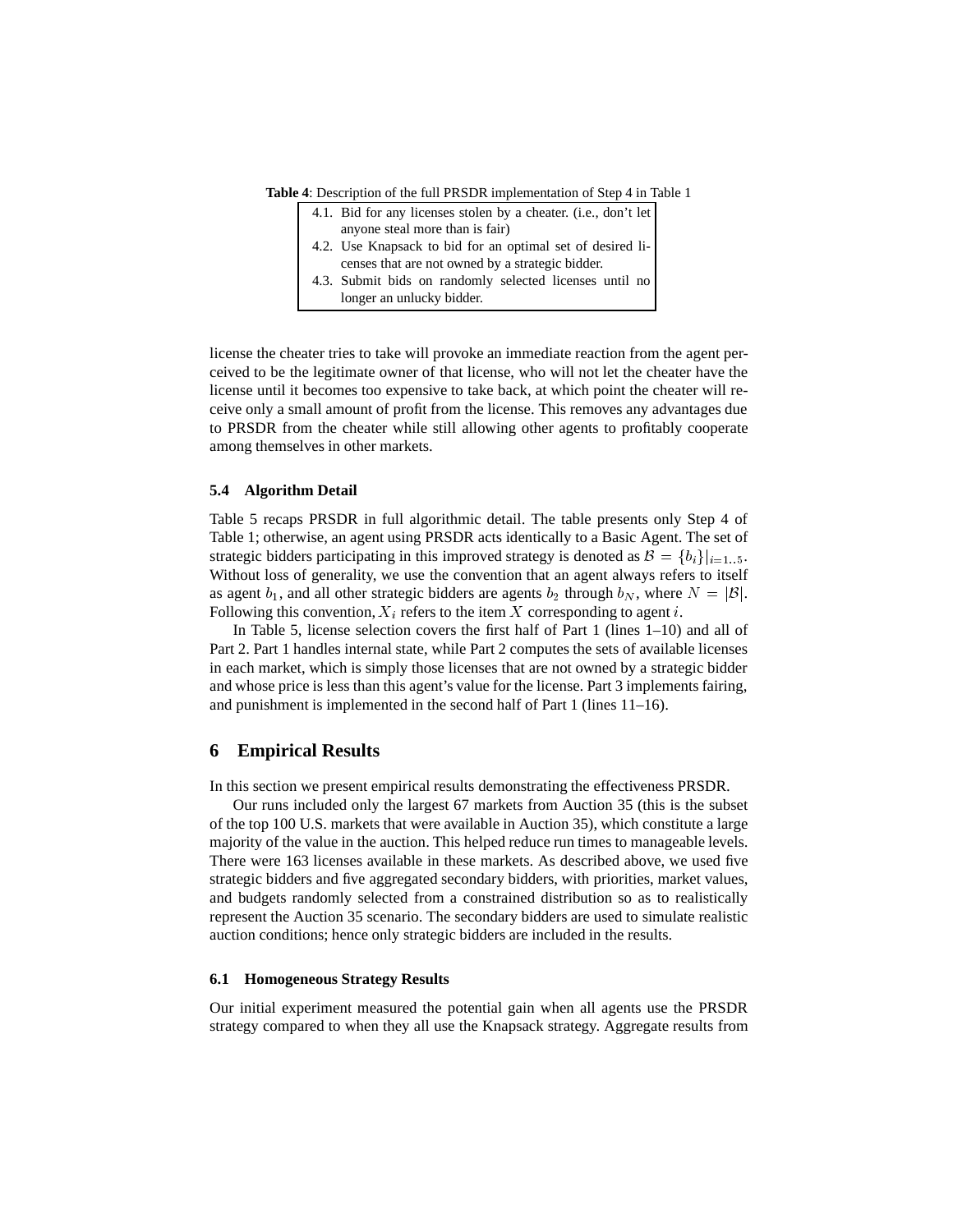**Table 5**: PRSDR algorithm – steps 4 and 5 of general algorithm in Table 1

| 1. Initialize internal state                                                                   |      |
|------------------------------------------------------------------------------------------------|------|
| $-$ bid queue $\mathcal{Q} = \emptyset$ , $\forall i$ , won list $\mathcal{W}_i = \emptyset$   | (1)  |
| $- \forall l \in \mathcal{L}$                                                                  | (2)  |
| $-PW_l \equiv$ provisional winner of l                                                         | (3)  |
| $- V_{l,i} \equiv$ value of l to $b_i$ given $W_i$                                             | (4)  |
| $-C_l \equiv price \text{ of } l \text{ (minimum acceptable bid)}$                             | (5)  |
| - if $PW_l = 1$ (i.e., this agent is prov. winner)                                             | (6)  |
| $\bullet$ deduct cost paid, BUs of l                                                           | (7)  |
| • add <i>l</i> to $\mathcal{W}_1$                                                              | (8)  |
| $ O_l \equiv$ owner of l                                                                       | (9)  |
| $-$ if $O_l \neq b_1$ , add l to $W_{O_l}$                                                     | (10) |
| - if $PW_l$ is a cheater and $O_l = b_1$ , lock l                                              | (11) |
| - if l is locked, $PW_l \neq b_1$ , and $V_{l,1} > C_l$                                        | (12) |
| $\bullet$ submit bid for l                                                                     | (13) |
| $\bullet$ deduct cost, BUs of l                                                                | (14) |
| • add l to $\mathcal{W}_1$                                                                     | (15) |
| - else if $V_{l,1} < C_l$ unlock l                                                             | (16) |
| 2. Bid for available licenses                                                                  |      |
| $ \forall$ markets m                                                                           | (17) |
| $- A_m \equiv \{l \in m   V_{l,1} > C_l, O_l = \emptyset\}$                                    | (18) |
| - until added $Priority(m)$ licenses from m:                                                   | (19) |
| (a) add all $l \in m$ s.t. $PW_l = b_1$ to $W_1$                                               | (20) |
| (b) add all $l \in m$ s.t. $O_l = b_1$ , l unlocked to Q                                       | (21) |
| (c) choose $l \in A_m$ uniformly at random; add to Q                                           | (22) |
| $- W_1 = W_1 \cup Q$                                                                           | (23) |
| - bid on Q via Knapsack; $Q = \emptyset$                                                       | (24) |
| 3. Conduct randomized fairing                                                                  |      |
| $- \forall b_i \in \mathcal{B}$                                                                | (25) |
|                                                                                                |      |
| - estimate <i>satisfaction</i> $S_i = \frac{\sum_{l \in W_i} V_{l,i}}{\sum_{l \in c} V_{l,i}}$ | (26) |
|                                                                                                |      |
| $-$ set $S_{avg} = \frac{\sum_{b \in \mathcal{B}} S_b}{ \mathcal{B} }$                         | (27) |
| - While $S_1$ < 90% of $S_{avg}$                                                               | (28) |
| - choose some $l \in \mathcal{L}$ randomly                                                     | (29) |
| $-$ if $l \notin \mathcal{W}_1, V_{i,1} > C_l$                                                 | (30) |
| • add l to $Q$                                                                                 | (31) |
| • add <i>l</i> to $\mathcal{W}_1$                                                              | (32) |
| • recompute $S_1$                                                                              | (33) |
| $-$ bid on $Q$ via Knapsack                                                                    | (34) |

120 runs of each of the Knapsack and PRSDR algorithms can be seen in Table 6. Profits are rounded to the nearest \$10 Million and cost is shown as a ratio of the amount of money paid to the agent's value for the licenses won.

These results show that PRSDR gives a large benefit to each agent over Knapsack. The fourth column gives the ratio between the mean profit earned by that agent in the Knapsack runs—defined to be 1.00—and in the PRSDR runs. The mean of these ratios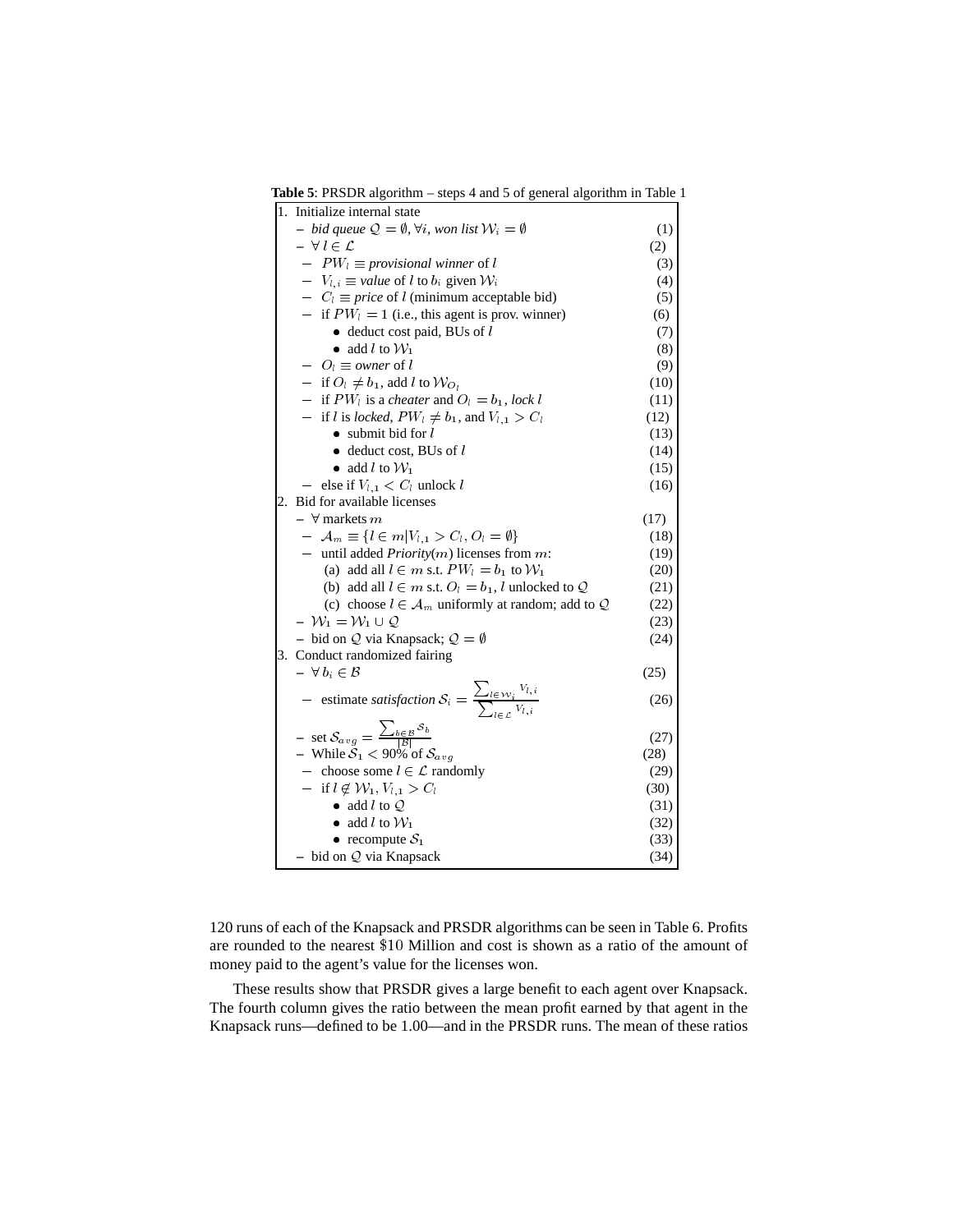| Method       | Agent          | Profit(SM)                   | Ratio Cost        |     |
|--------------|----------------|------------------------------|-------------------|-----|
|              |                | 980 $(\pm 170)$              | 1.00              | .82 |
|              | $\overline{c}$ | $(\pm 85)$<br>650            | 1.00              | .82 |
| Knapsack     | 3              | $(\pm 91)$<br>830            | 1.00              | .84 |
|              | $\overline{4}$ | $(\pm 20)$<br>170            | 1.00              | .84 |
|              | 5              | $(\pm 96)$<br>550            | 1.00              | .86 |
|              | 1              | $1240 (\pm 210)$ 1.26        |                   | .76 |
|              | $\overline{c}$ | $\overline{(\pm 83)}$<br>820 | $\overline{1.25}$ | .77 |
| <b>PRSDR</b> | 3              | 1300 $(\pm 290)$             | 1.58              | .74 |
|              | $\overline{4}$ | $(\pm 44)$<br>300            | 1.78              | .79 |
|              | 5              | 930 $(\pm 240)$              | 1.68              | .76 |

was 1.51, so on average an agent saw more than a 50% increase in profit from using PRSDR instead of Knapsack. Summing over all agents, they earned 44% more profit when all agents used PRSDR than when they used Knapsack.

Note that the standard deviations of the profits are relatively large. Due to random tie-breaking and the highly discrete nature of the licenses being acquired, even simple Knapsack auctions tend to be quite variable; indeed, simply adding one license from one of the biggest markets can easily add 30% to the profit earned by an agent.

The *cost* column is an indication of the amount of potential profit the agents are earning. Recall that secondary bidders had valuations of approximately 75% those of the strategic bidders. Therefore, the strategic bidders were always forced to pay on average 75% or more of their values for all licenses. It can be seen that PRSDR preserved almost all of the remaining available profit, while Knapsack was not nearly as efficient.

#### **6.2 Heterogeneous Strategy Results**

The preceding results show the utility of all bidders using PRSDR or RSDR, which are equivalent in all situations without unilateral defection. This section addresses the question of cheaters. Table 7 presents the experiments with a single agent unilaterally defecting to Knapsack, both with RSDR (lacking countermeasures) and with the more robust PRSDR. The first two rows are repeated from Table 6 with the raw profit values removed for clarity and all results aggregated into per-agent averages.

| Method                 | Ratio Cost |     |
|------------------------|------------|-----|
| Knapsack               | 1.00       | .84 |
| (P)RSDR                | 1.51       | .76 |
| <b>RSDR Cheater</b>    | 1.63       | .76 |
| <b>RSDR</b> Victims    | 1.22       | .79 |
| <b>PRSDR</b> Cheater   | 1.02       | .83 |
| <b>PRSDR Enforcers</b> |            | .81 |

**Table 7**: Defection and punishment results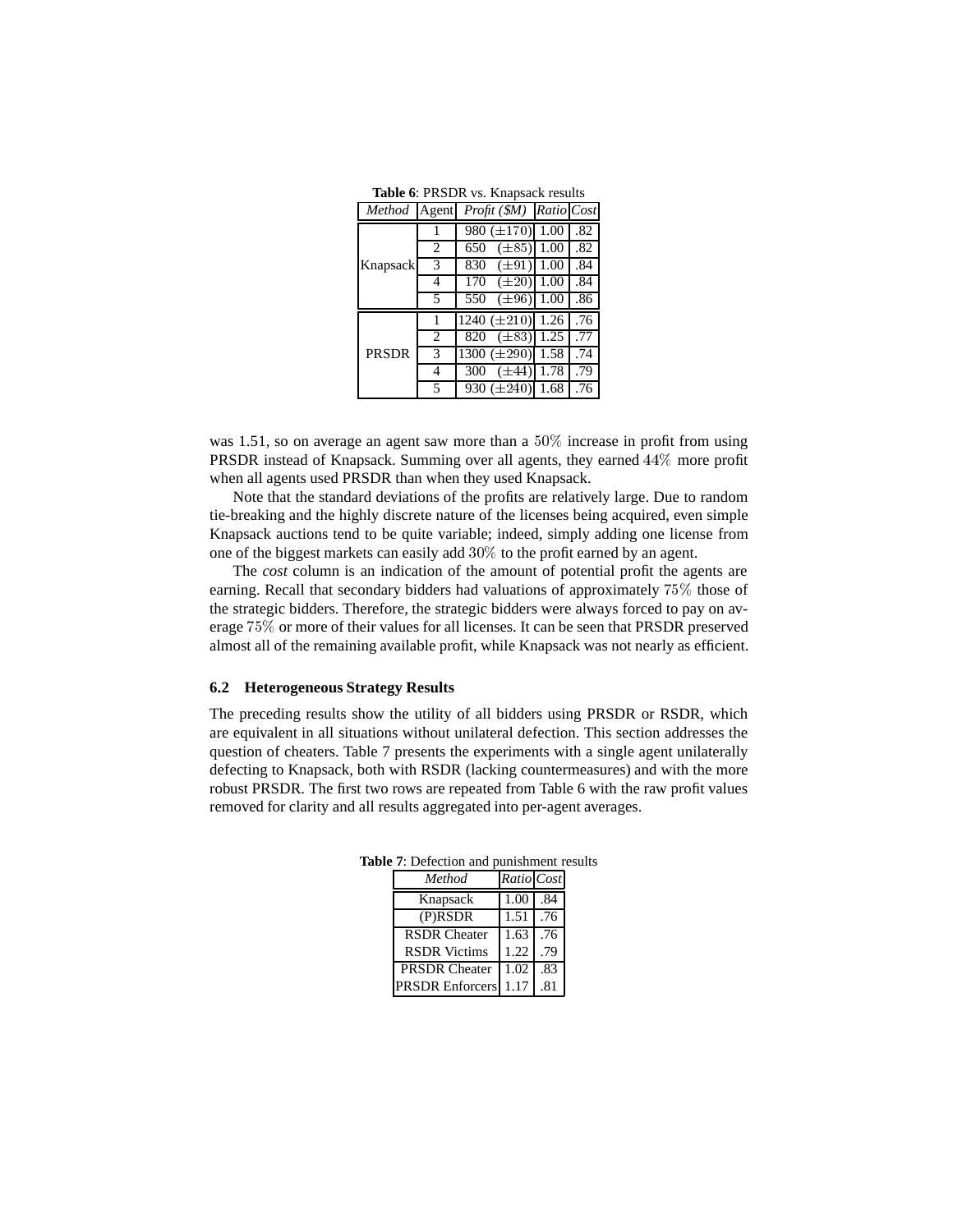Rows 3 and 4 reflect the case in which a single agent (the "cheater") defects to Knapsack while all other agents (the "victims") use (non-punishing) RSDR. The results are averaged over 120 runs with each of the 5 agents defecting in 24 of the runs. The results indicate that Knapsack is an effective defection from RSDR.

Note that the victims still do markedly better than by using Knapsack, even with a Knapsack-using cheater—the RSDR algorithm still works as usual in markets in which the cheater does not bid, and even in markets the cheater enters, competition is still kept low. Due to the high price floor brought about by the secondary bidders (75% of value), the cheater cannot afford to buy all the licenses it desires, so many are left for the other agents; in a scenario with a lower price floor, however, this would be less true and there would be more of a benefit to cheating and more of a loss for the victims.

The last two rows of Table 7 reflect the case in which the cheater still defects to Knapsack, but the other agents identify the cheater and use PRSDR against it. Results are averaged over 600 runs with each of the 5 agents defecting in 120 of the runs. In this case, almost all of the cheater's gains over Knapsack are removed by the punitive bidding. Meanwhile, the other agents lose only a small amount of profit by punishing the cheater (1.17 ratio vs. 1.22). Moreover, a lower price floor (under 75%) would likely erase or even reverse this loss of profit for enforcing punishment, since a lower price floor would allow an unchecked cheater to take more licenses and steal more of the profit. In addition, recent evidence suggests people are indeed willing to pay a small amount in order to punish a cheater [3]. Finally, alternative punishment strategies can reduce or remove this negative effect.

These results indicate that given the choice of using PRSDR or Knapsack, all agents do better if they all opt for PRSDR, and no individual agent can improve its profit by unilaterally defecting to Knapsack.

#### **6.3 Additional Results**

In this section, we examine the effects of more than one agent defecting to Knapsack simultaneously, and also examine the effects of varying the valuations of the secondary bidders. Table 8 summarizes the results.

| Method            | Price Floor Ratio Local Ratio Cost |      |      |     |
|-------------------|------------------------------------|------|------|-----|
| Multiple Cheater  | 75%                                | 1.03 |      | .84 |
| Multiple Enforcer | 75%                                | 1.01 |      | .83 |
| Knapsack          | 50%                                | 1.70 | 1.00 | .74 |
| <b>PRSDR</b>      | 50%                                | 3.42 | 2.02 | .51 |
| Knapsack          | 75%                                | 1.00 | 1.00 | .84 |
| <b>PRSDR</b>      | 75%                                | 1.51 | 1.51 | .76 |
| Knapsack          | 85%                                | 0.68 | 1.00 | .89 |
| <b>PRSDR</b>      | 85%                                | 0.81 | 1.19 | .87 |

**Table 8**: Robustness results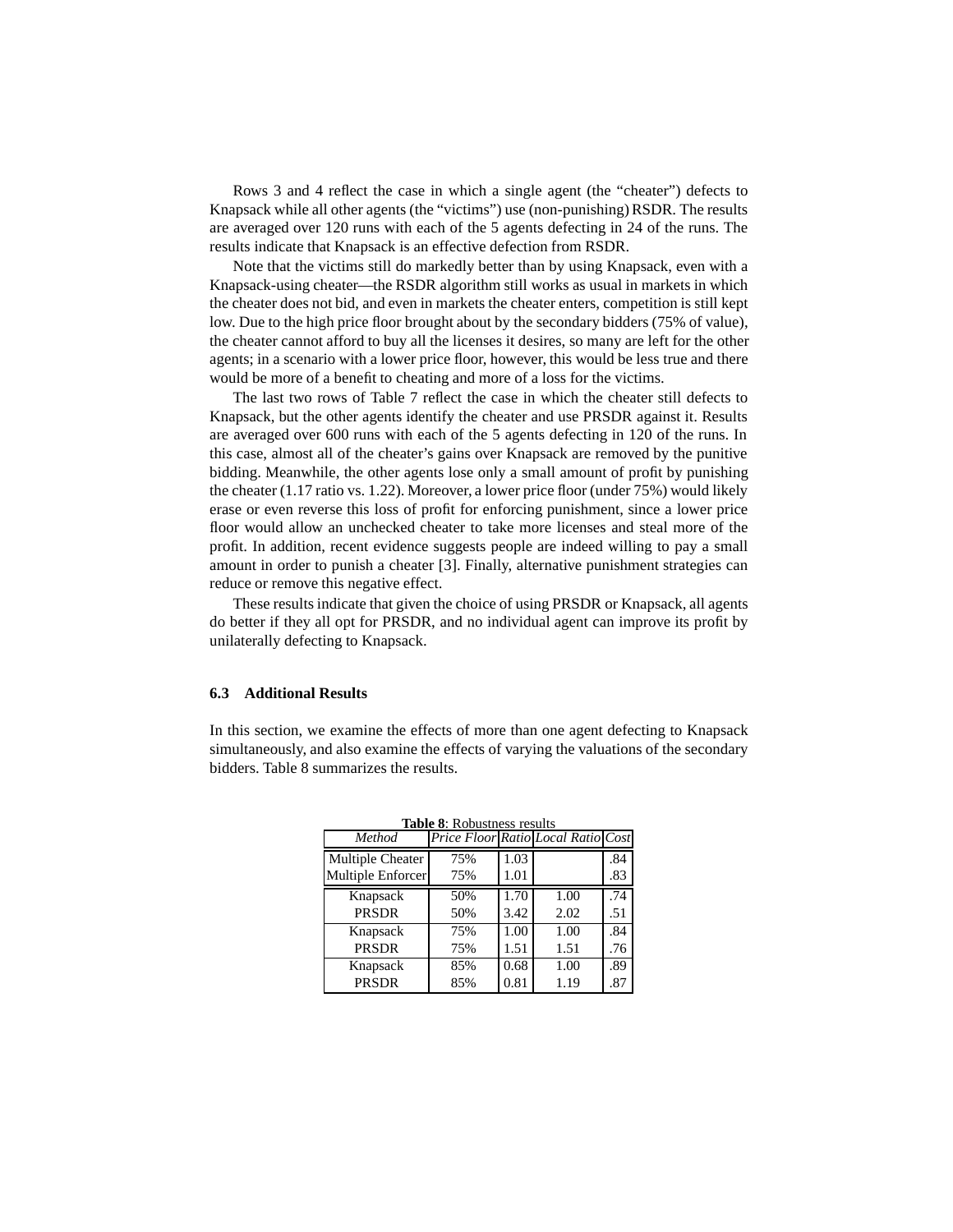The first two rows show average results of 72 runs, each with two agents running Knapsack (the "cheaters") and the rest running PRSDR (the "enforcers"). In aggregate, the results are almost identical to scenarios where all agents use Knapsack.

The remaining rows of Table 8 show the results of varying the secondary bidder valuation from the 75% used in the preceding experiments. The values for the run with secondary bidder valuations at 75% are repeated from Table 7. All values in the "Ratio" column are compared to the defined 1:00 baseline set by Knapsack at 75% secondary bidder valuation level, while "Local Ratio" is the ratio between PRSDR and Knapsack at that particular secondary bidder valuation level.

Regardless of the price floor, PRSDR still preserves the available profit margin almost optimally, resulting in only fractionally more than the price floor being paid for the licenses acquired; by comparison, in the low price-floor (50%) case, Knapsack wastes almost half of the potential profit. At the higher price floor, PRSDR still outperforms Knapsack, but only marginally. In this scenario, there is little room for profit since once the secondary bidders drop out, the prices are very close to the agents' values, and at most one bid can be made above the 85% price floor before the license is too expensive.

Overall, these results indicate that PRSDR is an effective and stable strategy in the auction scenario considered here.

### **6.4 Improved Auction Design**

The PRSDR bidding strategy relies on the bidders' ability to exchange information via the auction mechanism, for example via their bids or knowledge of current provisional winners; this amounts to implicit collusion. Since the auctioneer — in this case, a powerful government — receives much of the same information as the bidders in terms of rough goal estimates and bid history, it is important to note that the auctioneer is not able to simply shut down PRSDR. Most important to note is that the auctioneer is bound by the auction rules just as strongly as the bidders, preventing it from arbitrarily levying punishments against bidders whose actions it does not like.

Moreover, especially since the auctioneer is highly unlikely to have information more precise than the very rough estimates available to the bidders, it is not at all clear that the auctioneer would even be able to conclude with any confidence that collusion was taking place. While the auctioneer can employ the same cheater-detection algorithm as the bidders, it is crucial to note that this algorithm can never provide proof than any agent is indeed using PRSDR, only that the agent may be using any number of possible strategies, including PRSDR, that lead to the observed bidding behaviour. Absence of evidence is not evidence of absence, so concluding a bidder is using a collusive strategy rather than some unknown non-collusive strategy is by no means a trivial problem. Accordingly, the efficiency of the auction may be improved by effecting rule changes that make it harder for bidders to exchange the information necessary to coordinate SDR.

One way to limit information exchange is to reduce the total number of bidding rounds. Our paper demonstrates that unrealistically low minimum starting bids make coordinating SDR easier by allowing exchanging signals via bids that are still unrealistically low and thus totally risk-free. A higher minimum bid (perhaps 40% of the license's presumed value) would permit agents to place far fewer bids on the license, thus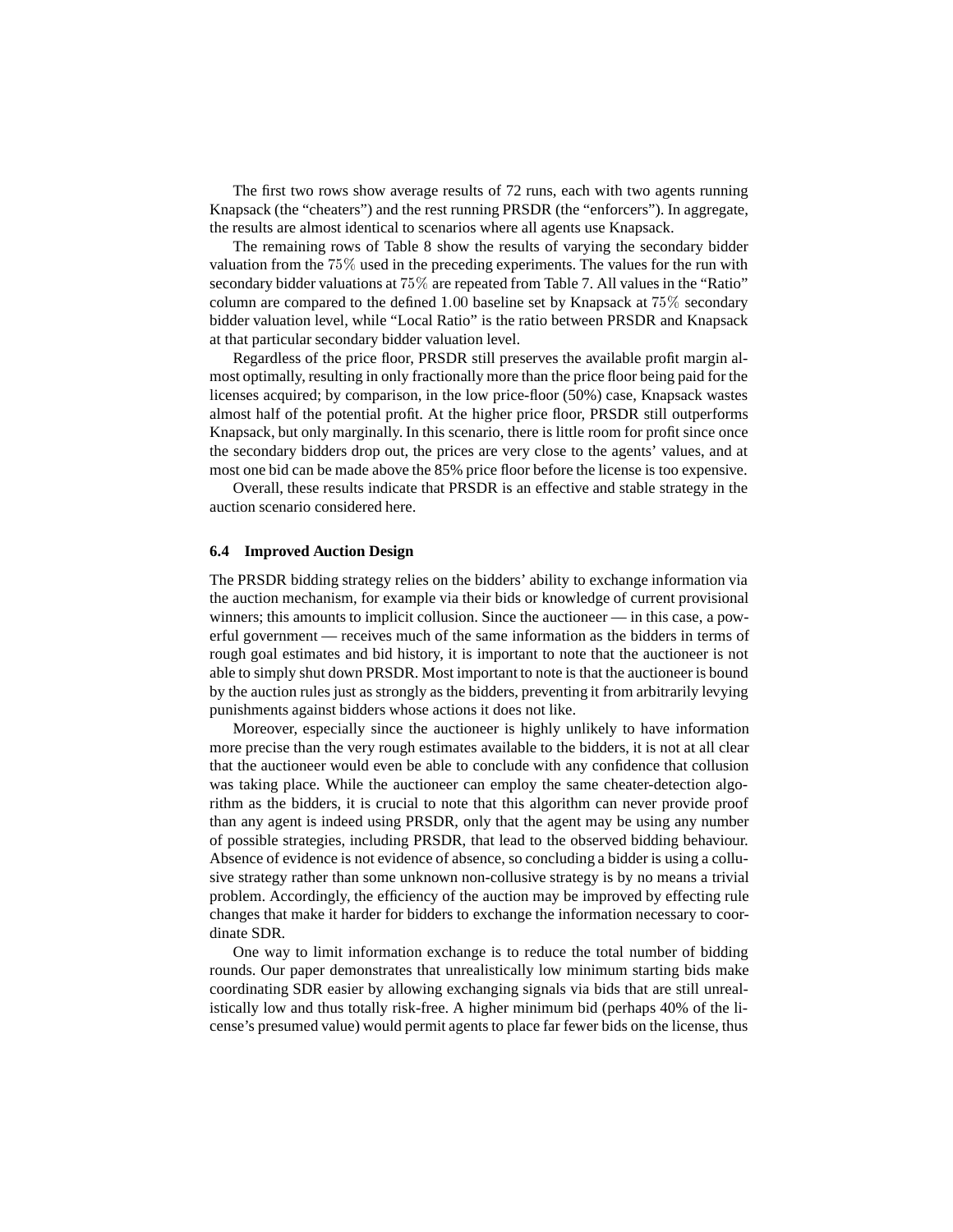limiting their ability to coordinate demand reduction using PRSDR or other methods. Weighing against this, the minimum bid cannot be too high as the auctioneer usually wants to ensure the sale of the item even if it overestimates its value. Moreover, PRSDR may be able to succeed even in this setting, as the higher minimum bid only lowers the risk-free rounds in which to do fairing but does not remove all opportunities.

A second possible way to prevent PRSDR is to restrict the information the auctioneer makes available to the bidders. For example, if agents are only told current prices and the licenses of which they are provisional winner, then PRSDR is impossible to implement: the bidders cannot tell which licenses are unowned or which were taken by a secondary bidder. On the other hand, there are good reasons to reveal information to the bidders from a theoretical perspective [5], as more information tends to result in a more efficient auction. Sealed-bid auctions also remove this information channel, but are more challenging for bidders and force the auctioneer to solve the winner determination problem [9]. Ultimately, in realistic complex scenarios there may be no perfect auction mechanism. Our research, as exemplified in this paper, focuses on improving agent bidding strategies given a fixed mechanism.

# **7 Discussion**

In Section 4.1 we laid out one of the goals of this work as trying to "find a strategy that will outperform Knapsack when used by all agents." In Section 6 we demonstrated that PRSDR is such a strategy. However, it wouldn't be a practical strategy were it possible for an individual agent to improve its performance by unilaterally changing back to Knapsack while the others use PRSDR. Thus, we also demonstrated that PRSDR is self-enforcing.

This last property is the key property of Nash equilibria strategies in game theory. Indeed, one way of looking at this result is as an equilibrium strategy of a repeated bimatrix game as examined in  $[6]^8$ . A bimatrix game is defined by a pair of matrices  $M_1$  and  $M_2$  of the same size (same number of rows and same number of columns). At each stage, the players choose actions, a row i for the row player and a column  $\hat{i}$  for the column player. The row player receives payoff  $M_1[i, j]$  and the column player receives payoff  $M_2[i, j]$ . The objective for the players is to maximize their average payoff over an unbounded number of stages.

For example, consider the following  $2 \times 2$  game.

$$
M_1 = \begin{bmatrix} 3 & 0 \\ 5 & 1 \end{bmatrix}, M_2 = \begin{bmatrix} 3 & 5 \\ 0 & 1 \end{bmatrix}.
$$

If the row player selects action 0 and the column player selects action 1, then the row player receives payoff 0 and the column player receives payoff 5.

This game is commonly known as the prisoner's dilemma. It roughly characterizes the interactions between the strategies RSDR (action 0) and Knapsack (action 1): If both

<sup>&</sup>lt;sup>8</sup> Although the agents presented in this paper do not maintain state from run to run as is typically the case in an iterated scenario, the fact that each run consists of many rounds gives the agents a chance to respond to each others' strategies.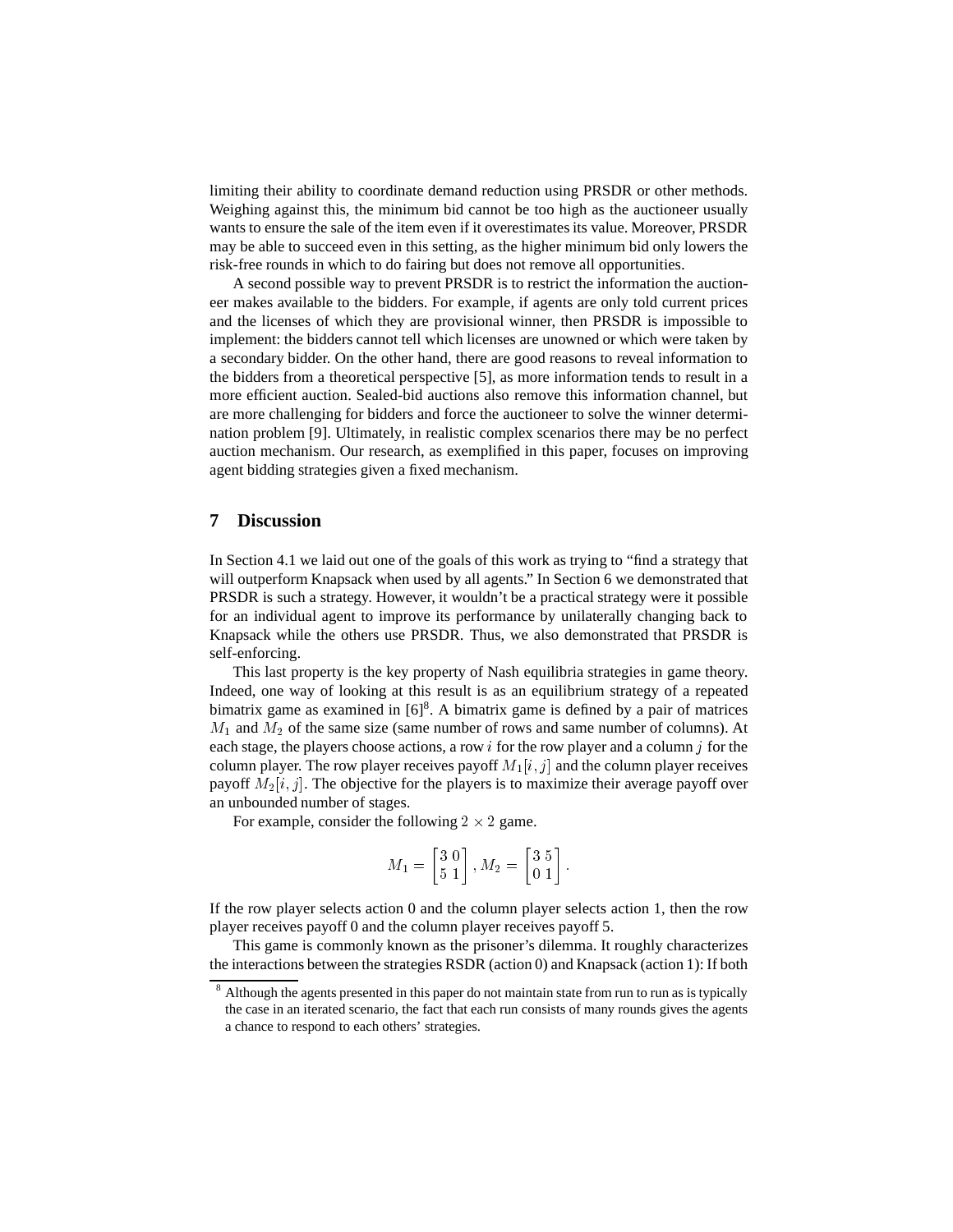agents do RSDR, they are both better off than if they both do Knapsack; but knowing that the other agent is going to do RSDR, it is better to defect to Knapsack.

PRSDR in effect adds a third action possibility to the game such that if both players do it, there is no incentive to defect: it is a pure Nash equilibrium. The following  $3 \times 3$ game roughly characterizes this situation, with action 0 representing RSDR, action 1 representing PRSDR, and action 2 representing Knapsack.

$$
M_1 = \begin{bmatrix} 3 & 3 & 0 \\ 3 & 3 & 2 \\ 5 & 1 & 1 \end{bmatrix}, M_2 = \begin{bmatrix} 3 & 3 & 5 \\ 3 & 3 & 1 \\ 0 & 2 & 1 \end{bmatrix}.
$$

These numbers are reflective of the data presented in Table  $7<sup>9</sup>$ . The 3's characterize the fact that if all agents play PRSDR *or* RSDR, they all do equally well. It is only when one of the agents plays Knapsack that the payoffs deviate.

Note that in this game, both agents playing the middle action (reflecting PRSDR) is a pure Nash equilibrium with each agent getting a payoff of 3, while in the prisoner's dilemma the only pure Nash equilibrium is when both agents play action 1 (Knapsack), giving them each a payoff of 1. In the larger (3-action) game, unlike in prisoner's dilemma, the Nash equilibrium strategy is also pareto optimal, meaning that no agent can achieve a better result without harming the other. This demonstrates the potential utility of adding a "punish" action to the space of possible actions.

Ideally, we would like to conclude that a version of PRSDR is a an equilibrium strategy within the full *FAucS* domain. However, identifying equilibrium strategies in such a complex scenario is far from straightforward. The preceding analysis applies only for the three strategies considered in this paper: Knapsack, RSDR, and PRSDR. The possibility remains open that there exist other strategies that outperform the general PRSDR strategy.

### **8 Conclusions and Future Work**

The general PRSDR strategy applies to any simultaneous multiple-round (SMR) auctions in which there is room to bid below the expected sell prices and in which their are not complex value interdependencies among the goods for sale. By this strategy, bidders tacitly agree to reduce demand provided that others appear to be doing the same. While the full details of PRSDR as presented in this paper are specific to the FCC spectrum auction scenario, the goal of this work has been both to introduce the general strategy and to implement it fully in a complex, realistic auction scenario.

There is some evidence that strategies related to PRSDR actually do emerge in practice. PRSDR is essentially a randomized scheme for SDR in that bidders allow

<sup>&</sup>lt;sup>9</sup> The small cost agents pay to punish a cheater is arguably acceptable [3], and is likely an artifact of our particular implementation, as it utilised a particularly aggressive punishment scheme that concentrated on powerful deterrence over short-term profit maximization. Moreover, a lower small-bidder price floor would allow a cheater to steal more licenses, likely worsening the loss victims suffer and making punishment more attractive. Accordingly, this game-theoretic analysis concentrates on the general characteristics of the scenario.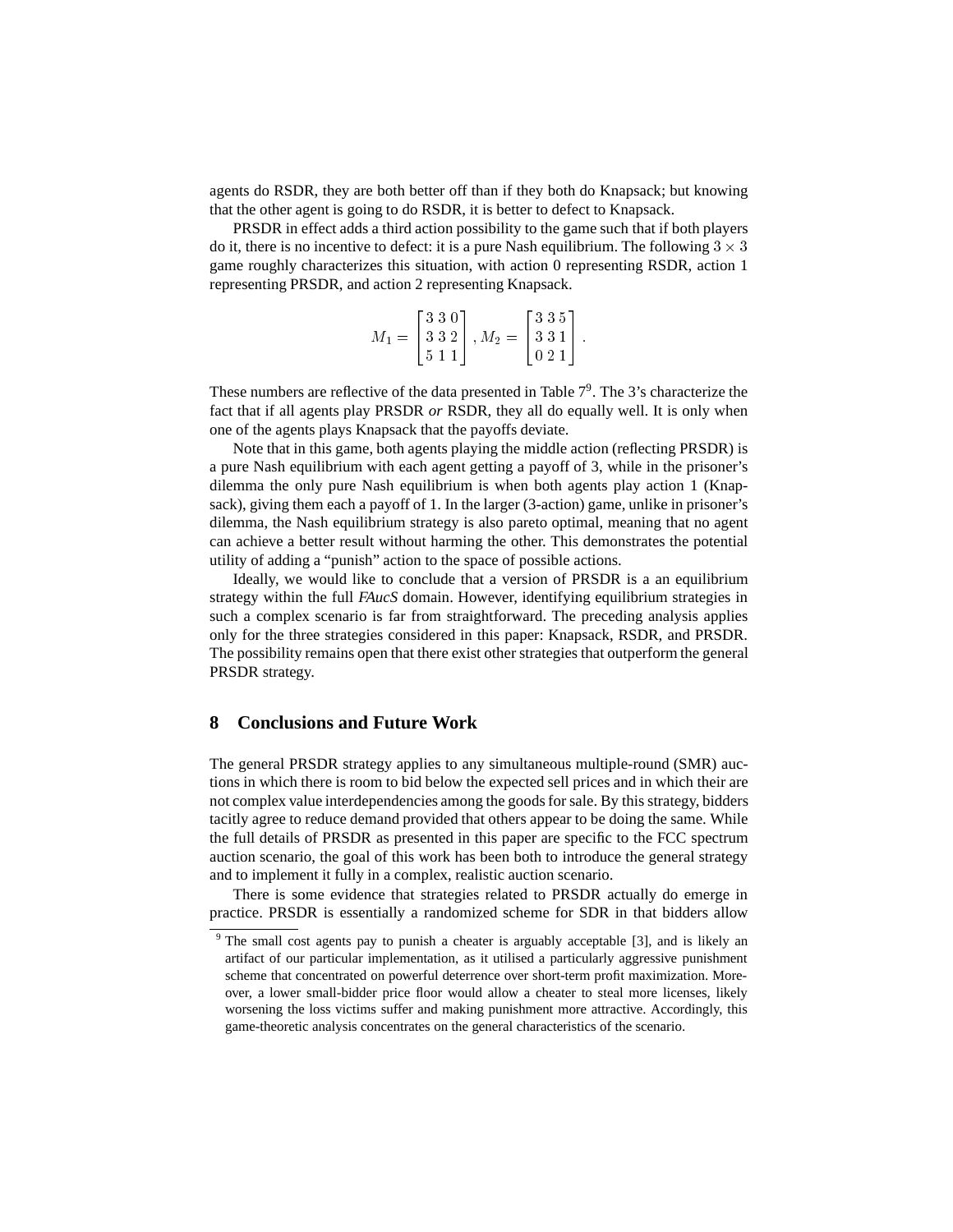a random process to influence their winnings. Roth and Ockenfels [8] argue that the common practice of late-bidding (sniping) in eBay auctions is evidence that people use similar randomized strategies.

As we examined only a small part of the strategy space, we make no claims that PRSDR should or would emerge in real-life spectrum auctions. However, given that the Knapsack strategy is relatively effective against unknown strategies, and hard to beat unilaterally if all other agents adopt it, it is significant to note that a stable, robust, and more profitable strategy exists.

More than creating a bidding strategy for immediate use, this work examines interesting and promising ideas, the concepts behind which may be applied in future work to define directly-usable bidding strategies or countermeasures to such strategies. In particular, PRSDR demonstrates that useful implicit communication is possible even in realistic settings where significant work has been devoted to the problem of preventing communication. Our work suggests general methods both for exploiting this available communications channel and for blocking information transfer in this means. PRSDR as given is indeed usable, however, so the question remains how this algorithm would be employed, especially given the restrictions on communication present in many real auctions. While PRSDR relies on assumptions about the other bidders to be effective, the necessary assumptions are limited to the following:

- 1. All bidders are actively seeking means to maximize their profit.
- 2. They are likely to have heard of or discovered PRSDR on their own and realize that PRSDR leads to more profit than competitive bidding.
- 3. They are open to trying a rational profit-seeking strategy like PRSDR.

As noted, bidders can, with no harm to themselves, abandon PRSDR partway through if not enough others are using it. Hence, starting out using PRSDR has little to no risk and great potential reward: it is worth giving others the chance to use PRSDR so everyone can win. If enough of the biggest bidders in an auction independently decide to try starting with PRSDR, there is the potential for them to improve their profits without ever having had a bit of communication outside of the bids they place.

Our ongoing research focuses on continuing to explore the strategy space of this particular auction mechanism while generalizing our results to other scenarios.

# **References**

- 1. Stone, P., Greenwald, A. 2002 The First International Trading Agent Competition: Autonomous Bidding Agents In *Electronic Commerce Research*, to appear.
- 2. Csirik, J. A., Littman, M. L., Singh, S., and Stone, P. 2001. FAucS: An FCC spectrum auction simulator for autonomous bidding agents. In Fiege, L.; Mühl, G.; and Wilhelm, U., eds., *Electronic Commerce: Proceedings of the Second International Workshop*, 139–151. Heidelberg, Germany: Springer Verlag.
- 3. Fehr, E., and Gachter, S. 2002. Altruistic punishment in humans. *Nature* 415:137–140.
- 4. Gimenez-Funes, E.; Godo, L.; Rodriguez-Aguiolar, J. A.; and Garcia-Calves, P. 1998. Designing bidding strategies for trading agents in electronic auctions. In *Proceedings of the Third International Conference on Multi-Agent Systems*, 136–143.